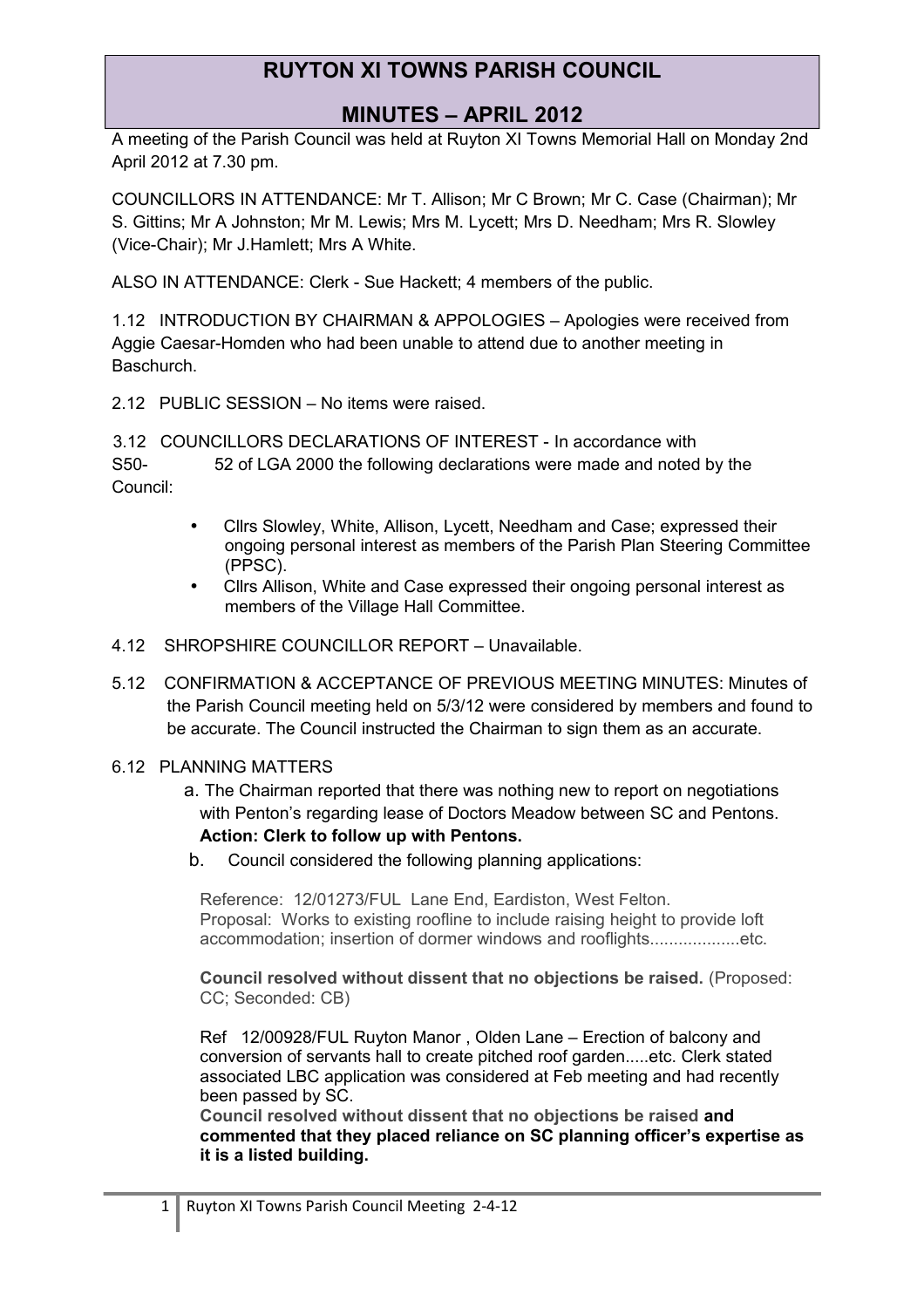### **MINUTES – APRIL 2012**

Ref: 11/05772/FUL & 11/05774/LBC Shelvock, Elbridge - Conversion of farm buildings including the change of use of land into holiday let units. Council considered whether further comment was necessary given that aspects of the original application have been withdrawn.

*Chairman lifted standing orders with the agreement of members and requested that Mr Shirra report on status of detailed travel plan which was expected imminently. Standing orders were then reinstated.*

Council agreed unanimously that now the application's proposals for ATM and clay pigeon shooting activities had been removed; the "unreasonable noise levels" aspect of the application had been addressed by the applicant following comments made at the council's meeting held in Jan 2012. The Council therefore were in agreement that in principle the application was supported although they awaited the outcome of the transport plan/survey. **As a consequence Council agreed to reconsider the application at the next parish council meeting. Action Clerk to advise SC Planning Officer of this.**

c.12/00161/FUL & 12/00162/LBC Conversion of outbuilding at The Talbot Inn. The Chairman and Clerk reported on correspondence received from SC regarding the application which although not supported by the Parish Council had not been delegated to the Planning Committee to decide as a result of Cllr Caesar-Homden's intervention. This had resulted in a decision being delegated to a SC Planning Officer. Following a prolonged discussion on the matter; Council agreed the following:

**Action Clerk to write to Cllr Caesar-Homden for details as to why she made this decision.**

d.Clerk to report on planning application decisions notified to the Council.

Reference: 12/00125/LBC Ruyton Manor, Olden Lane, Ruyton Xi Towns, Repair work to roof and exterior; renewal of drainage and rainwater goods; erection of balcony; erection of porch; conversion of former **SC Decision: Grant Permission**

#### 7.12 LOCAL REPORTS

a. Dunning Close & Bridge Inn Field Projects – Cllr Slowley summarised Clive Dean's response and offer to attend a future parish council meeting. Council agreed that he should attend the May or June meeting. They went on to agree that the following should be brought to his attention:

"As a result of increased car movements and subsequent parking in the Dunning Close play area, the Council's were of the opinion that this now represented a serious hazard for the young playing in the area and that SC were respectfully advised to carry out a risk assessment of the situation. The Council believed that the need for a barrier should be addressed by SC prior to the commencement of the main school holidays."

#### **Action Clerk to communicate to C Dean.**

b. Drs Meadow Spinney, Diamond Jubilee Woodland Project – Cllr Slowley summarised Clive Dean's response where he agreed to prioritise the spinney work. **Action: Cllr Brown volunteered to instigate the project via The Woodland Trust**.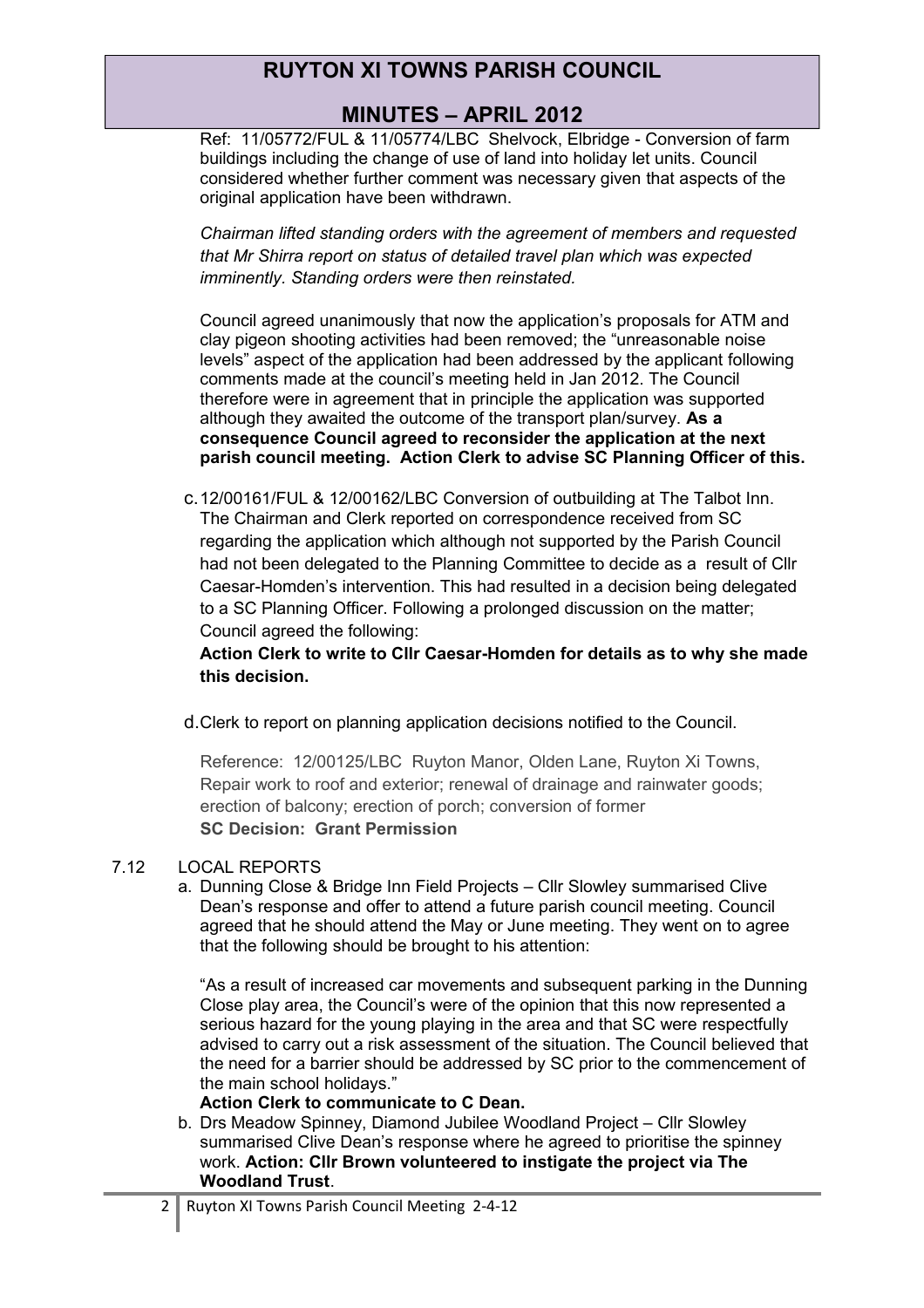### **MINUTES – APRIL 2012**

- c. Local Joint Committee (LJC) Cllr Gittins reported that the meeting had been cancelled at the last minute and grants were awarded as per the LJC planning meeting as reported at last month's meeting. A £3,500 grant balance was to be carried forward to 2012-13. Following some discussion about recent events the Council agreed to delegate to its member an instruction to vote against grants being awarded to Oswestry Arts and Sports which were not regarded as truly being local grant applications
- d. Nesscliffe Advisory Group Cllr Slowley reported that the next meeting was to take place on 25-4-2012.
- e. Local Police Report The Clerk confirmed that the Police had been invited to the May meeting and that no new crimes had been reported to her.
- f. SALC Reports & Oswestry Area Committee The Vice- Chair gave a brief report.
- g. Street Lighting Maintenance Clerk reported that she had spent considerable time investigating the ownership of 2 lights at Hall Farm. The SC Lighting Team was now looking into whether the lights had been adopted by SC or not? (Councillors reported that the housing scheme had belonged to Shropshire Homes.)
- h. Request by Junior Football Team for funding Cllr Gittins reported that the team was short of funding for equipment and pitch markings which amounted to £288.00. Council resolved to fund a grant payment. (Proposed Colin Case; Seconded AJ.) **Action Clerk to arrange on receipt of written request from group.**

#### 8.12 FINANCE

- a. The Clerk presented a suppliers invoice for the Three Parishes Newsletter for £87.30 which had contained the Parish Council's Spring report. Council unanimously authorised the payment of the invoice.
- b. VAS Costs & Possible Donation by School Council discussed options as described by the Clerk. It was agreed that further information be sought regarding the acquisition of "street lamp light sleeve style" VAS. **Action Clerk to pursue with SC.**
- c. Bus Shelter repairs The Chairman reported that this was in progress.
- d. A budget monitoring accounts for year end 31/3/2012 were presented by the Clerk and noted by Council. See Appendix C
- e. A draft detailed budget report for 2012/13 (as provided by the Clerk) was considered by Council and it was unanimously agreed that following further information on VAS costs being decided the detailed budget headings would be agreed at the May or June meeting.
- f. The Clerk reported the annual VAT refund for 2011/12 was £172.26.
- g. Nat West Account The Chairman circulated all necessary paperwork for the account to be set up. It was agreed that once completed by councillors a further meeting would be called where these would be submitted to the Nat West representative. Progress to be monitored by Chairman.
- h. Internal Audit Arrangements Clerk confirmed that IA was to pick up accounts on Thursday 5/4/12.
- 9.12 CLERK'S UPDATE REPORT & COMMUNICATION The report was noted see Appendix A. Of particular interest:
	- a. Council noted that the consultation re Localism had yet to be responded to.
	- b. Council were in agreement that there was no longer a need for hard copy planning applications to be automatically sent to the PC as long as when